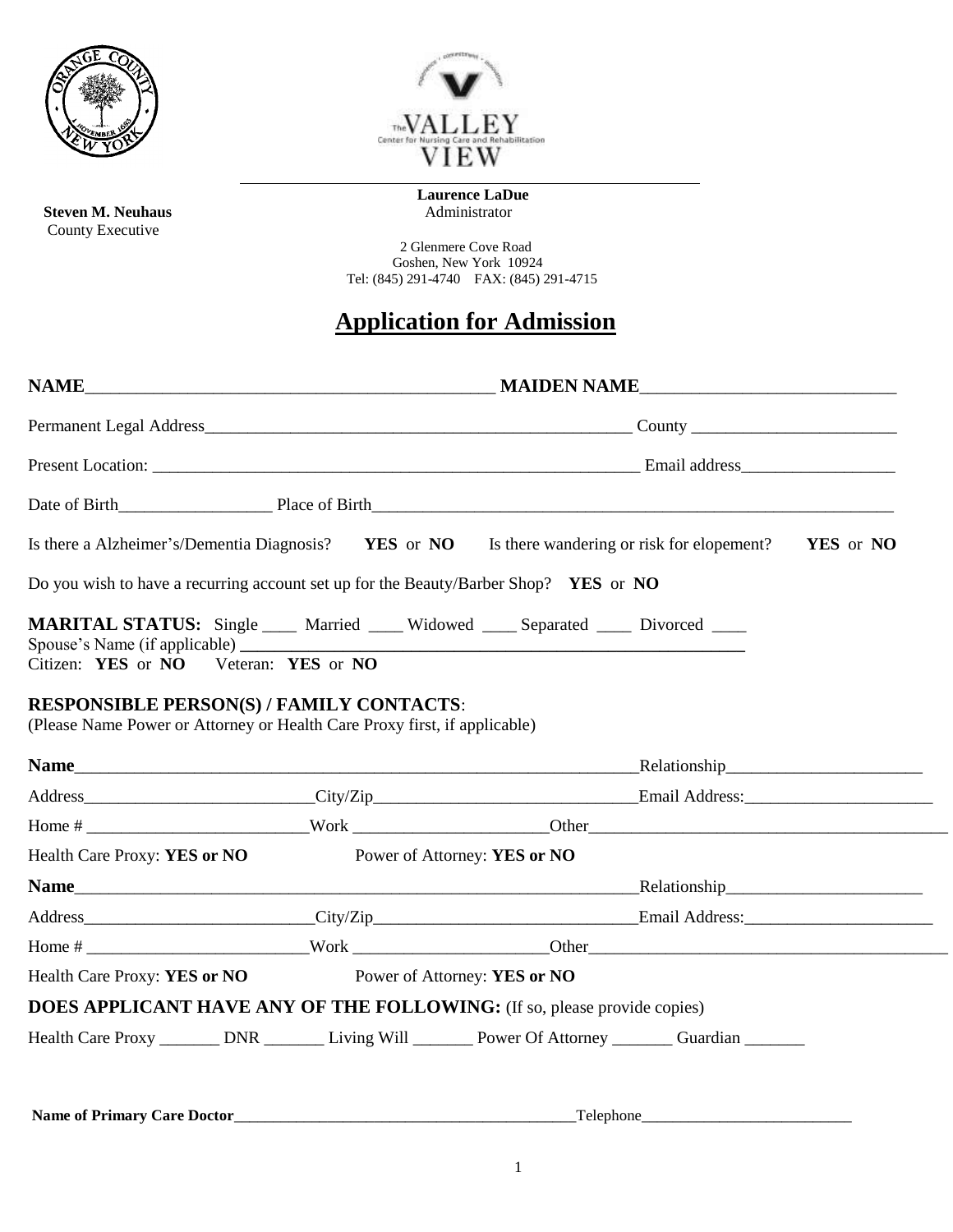## **INSURANCE INFORMATION:** (Please provide a copy of insurance cards)

| <b>LONG TERM CARE POLICY:</b> (Please provide a copy of policy) |                       |                                    |                                    |                 |         |
|-----------------------------------------------------------------|-----------------------|------------------------------------|------------------------------------|-----------------|---------|
|                                                                 |                       |                                    |                                    |                 |         |
|                                                                 |                       |                                    |                                    |                 |         |
|                                                                 |                       |                                    |                                    |                 |         |
| <b>FINANCIAL INFORMATION:</b>                                   |                       |                                    |                                    |                 |         |
| <b>INCOME:</b>                                                  |                       | <b>MONTHLY AMOUNT</b>              |                                    |                 |         |
| Social Security                                                 |                       |                                    | $\frac{\text{S}}{\text{month}}$    |                 |         |
| <b>Retirement Pension</b>                                       |                       |                                    | $\frac{\sqrt{2}}{2}$ month         |                 |         |
|                                                                 |                       |                                    |                                    |                 |         |
| Veteran's Pension                                               |                       |                                    | $\frac{\sqrt{2}}{2}$ month         |                 |         |
| <b>Supplementary Security Income</b>                            |                       | $\frac{\text{S}}{\text{1}}$ /month |                                    |                 |         |
| Annuities                                                       |                       |                                    | $\frac{\text{S}}{\text{2}}$ /month |                 |         |
|                                                                 |                       |                                    |                                    |                 |         |
| Other Income                                                    |                       |                                    | $\sim$ /month                      |                 |         |
| <b>Total Monthly Income</b>                                     |                       | /month                             |                                    |                 |         |
| <b>Bank Accounts:</b>                                           | <b>Account Number</b> | Name(s) on Account                 |                                    | Type of Account | Balance |
|                                                                 |                       |                                    |                                    |                 |         |
|                                                                 |                       |                                    |                                    |                 |         |
|                                                                 |                       |                                    |                                    |                 |         |

\_\_\_\_\_\_\_\_\_\_\_\_\_\_\_\_\_\_\_\_\_\_\_\_\_\_\_\_\_\_\_\_\_\_\_\_\_\_\_\_\_\_\_\_\_\_\_\_\_\_\_\_\_\_\_\_\_\_\_\_\_\_\_\_\_\_\_\_\_\_\_\_\_\_\_\_\_\_\_\_\_\_\_\_\_\_\_\_\_\_\_\_\_\_\_\_\_\_\_\_\_\_\_\_\_\_\_\_\_\_\_\_\_\_\_\_\_\_\_